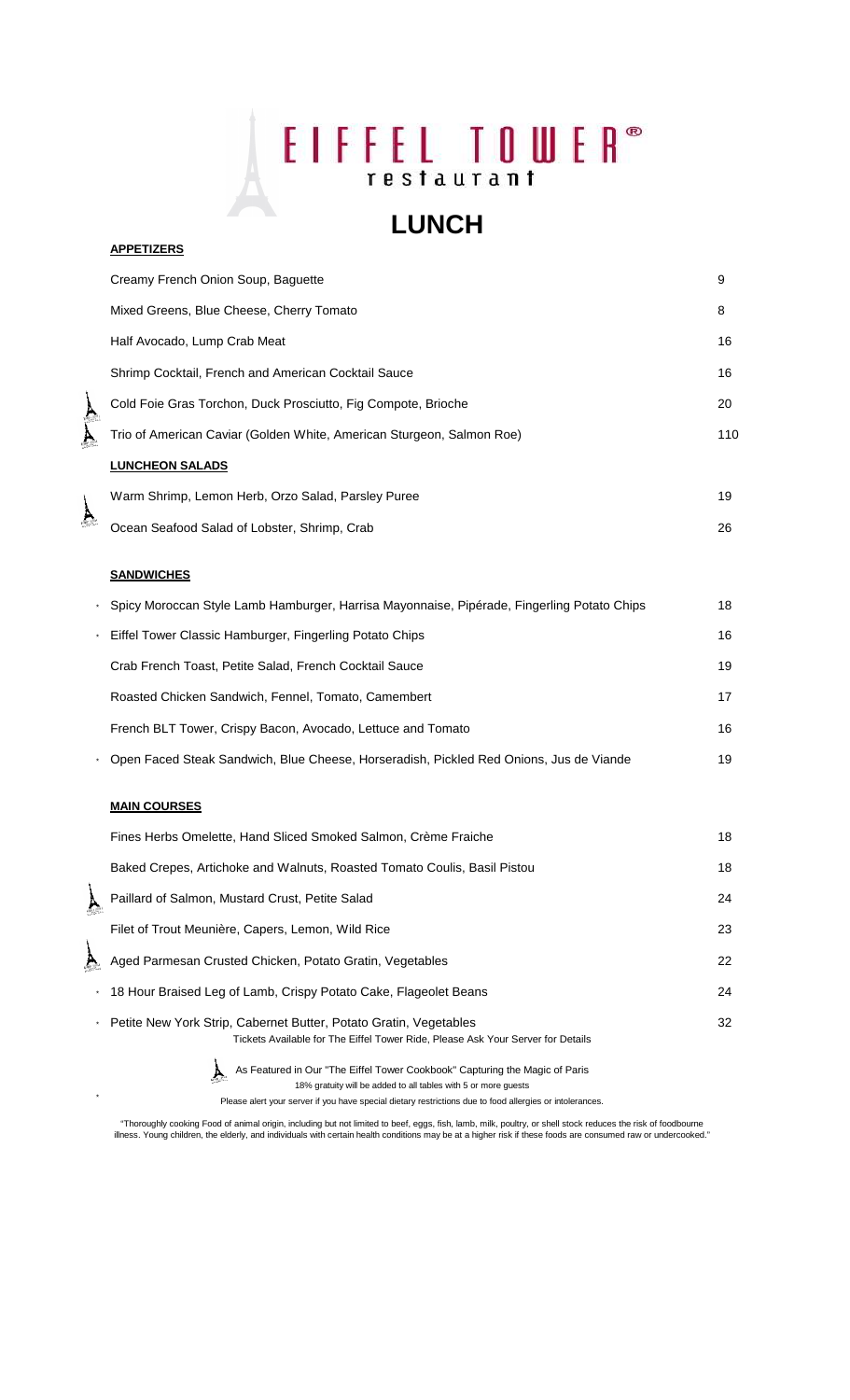## EIFFEL TOWER<sup>®</sup>

### **BRUNCH**

### **APPETIZERS**

|                                           | Creamy French Onion Soup, Baguette                                                         | 9   |
|-------------------------------------------|--------------------------------------------------------------------------------------------|-----|
|                                           | Chopped Romaine, Blue Cheese, Cherry Tomatoes                                              | 8   |
|                                           | Half Avocado, Lump Crab Meat                                                               | 16  |
|                                           | Shrimp Cocktail, French and American Cocktail Sauce                                        | 16  |
| $\sum_{\beta\in\mathcal{P}^{\text{min}}}$ | Cold Foie Gras Torchon, Duck Prosciutto, Fig Compote, Brioche                              | 20  |
|                                           | Trio of American Caviar (Golden White, American Sturgeon, Salmon Roe)                      | 110 |
|                                           | <b>LUNCHEON SALADS</b>                                                                     |     |
|                                           | Chopped, Chopped, Chopped Salad with Chicken                                               | 18  |
|                                           | Ocean Seafood Salad of Lobster, Shrimp, Crab                                               | 26  |
|                                           | Warm Shrimp, Lemon Herb, Orzo Salad, Parsley Puree                                         | 19  |
|                                           | <b>SANDWICHES</b>                                                                          |     |
|                                           | Spicy Moroccan Style Lamb Hamburger, Harrisa Mayonnaise, Pipérade, Fingerling Potato Chips | 18  |
|                                           | Eiffel Tower Classic Hamburger, Fingerling Potato Chips                                    | 16  |
|                                           | Crab French Toast, Petite Salad, French Cocktail Sauce                                     | 19  |
|                                           | Roasted Chicken Sandwich, Fennel, Tomato, Camembert                                        | 17  |
|                                           | French BLT Tower, Crispy Bacon, Avocado, Lettuce and Tomato                                | 16  |
|                                           | Open Faced Steak Sandwich, Blue Cheese, Horseradish, Pickled Red Onions, Jus de Viande     | 19  |
|                                           | <b>MAIN COURSES</b>                                                                        |     |
|                                           | Fines Herbs Omelette, Hand Sliced Smoked Salmon, Crème Fraiche                             | 18  |
|                                           | French Toast, Vanilla Cream, Caramelized Banana, Toasted Pecan                             | 15  |
|                                           | Eggs Benedict, Brioche, Chorizo, Piquillo Pepper                                           | 16  |
|                                           | Baked Crepes, Artichoke and Walnuts, Roasted Tomato Coulis, Basil Pistou                   | 18  |
|                                           | Filet of Trout Meunière, Capers, Lemon, Wild Rice                                          | 23  |
|                                           | Aged Parmesan Crusted Chicken, Potato Gratin, Vegetables                                   | 22  |
|                                           | 18 Hour Braised Leg of Lamb, Crispy Potato Cake, Flageolet Beans                           | 24  |
|                                           | Petite New York Strip, Cabernet Butter, Potato Gratin, Vegetables                          | 32  |
|                                           | As Featured in Our "The Eiffel Tower Cookbook" Capturing the Magic of Paris                |     |

18% gratuity will be added to all tables with 5 or more guests

\* Please alert your server if you have special dietary restrictions due to food allergies or intolerances.

"Thoroughly cooking Food of animal origin, including but not limited to beef, eggs, fish, lamb, milk, poultry, or shell stock reduces the risk of foodbourne<br>"Ilness. Young children, the elderly, and individuals with certai